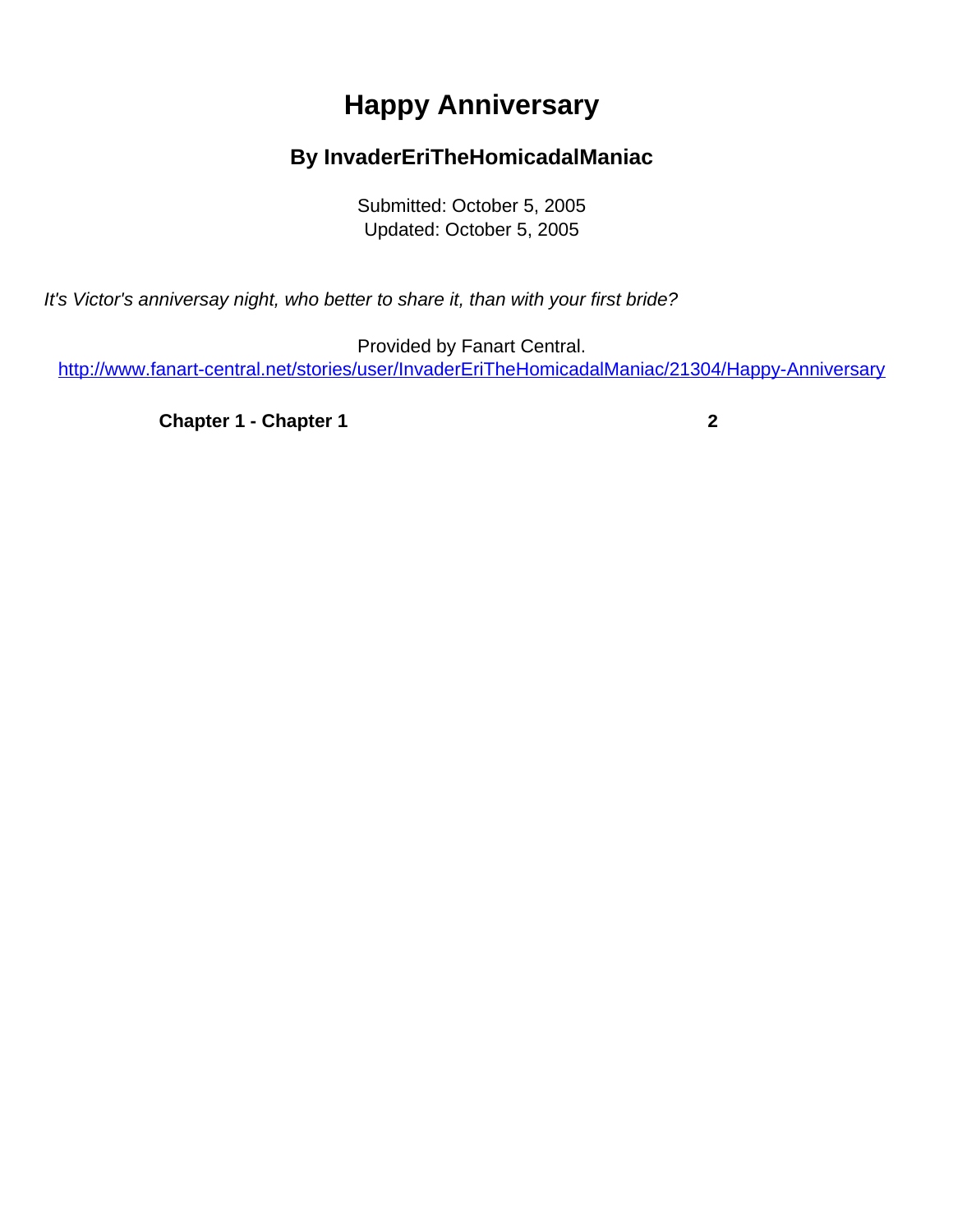## **1 - Chapter 1**

<span id="page-1-0"></span>Disc- Yay! My First Corpse Bride fic! Well it's just a simple one shot, But I still hope you guys enjoy!

The cool night wind chilled the young man's cheek as he walked threw the darken forest; the eerie moon shined though the tree branches.

Victor Van Dort made his way past the grasping bushes humming happily as he went along. It's been a year since he was married to Victoria, it was their anniversary night. Of course her parents were still very upset about the two's marriage, but nothing can come between the two lovers. Nothing. Except a corpse.

Victor sat under the old oak tree. The same place was he mistakenly said his vowels to a waiting corpse bride. His head tilted to aside as memories of the incident flooded back to him. A small noise snapped him from his trance. His eyes glazed over and saw a small blue butterfly there with a broken wing. Victor stared at the poor thing for a moment's while before he realized why it looked so familiar.

"Emily!" he cried .His hands gently scooping her up. "Long time, hm?"

The butterfly flicked its useful wing. Victor nodded. "Victoria is fine, It's our anniversary today." He replied. "What happened?" he cooed softly as he gently stroked her torn wing with a finger. "These blasted woods, you shouldn't be in here."

Victor sat silent for a moment as Emily tried to flap her broken wing. "I never…got to truly thank you. If it wasn't for you, I wouldn't have realized how much I love-"

Emily's flapping actions suddenly ceased, the tiny breeze she caused stopped. Victor's eyes widen. "Gah, I'm sorry! Idiot! Idiot! Idiot!" he hit his head with a small fist.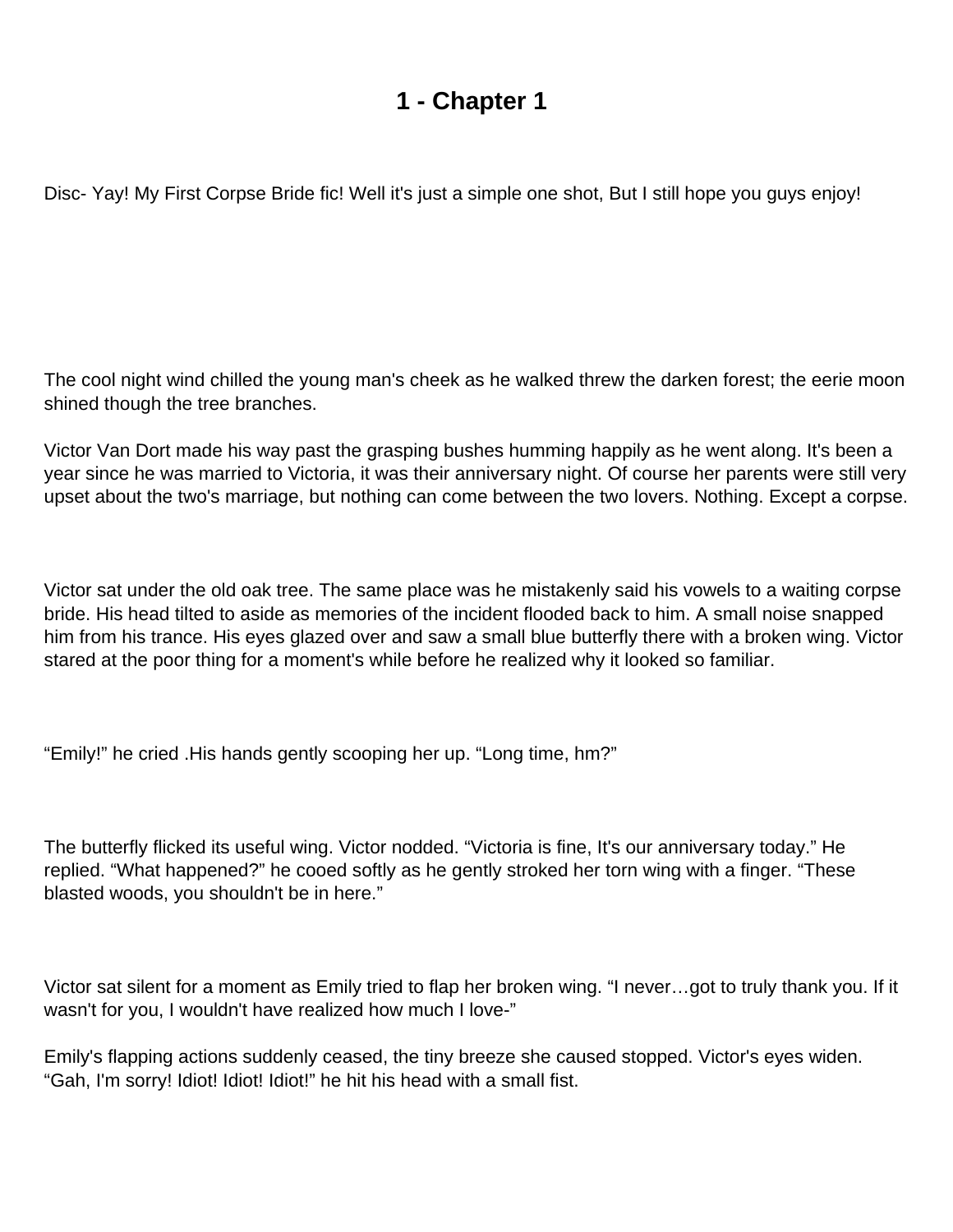"Oh Emily, I shouldn't have ever brought that up." Victor's nervous eyes darted around, trying to come up with something. He sighed and lowered his head.

"Emily…I truly do miss you. Very much." He smiled a bit. "You had such an innocent heart….that didn't beat though" he joked. Emily nipped at his finger tip.

"Sorry!" he apologized quickly. "You deserved much better than me…Sometimes Emily." He bit his lips. "I wonder. What life would be like if I did marry you?"

Emily flapped her good wing slowly.

"I think I would have grown to love you. In fact, at a point…I did. Maybe I still do."

Both of Emily's wings flapped. Victor brought her closer to his face. "Emily, I love you."

Emily flew clumsily and landed on the tip of his nose. Victory chuckled. "I miss you."

I miss you too, darling... Emily's voice sang in the wind. And I'll always love you...

Victor's eyes lazily closed half way. Emily's form appeared before him.

You may kiss the bride…

Victor felt a warm pressure on his lips. His eyes opened quickly. `Emily?' he thought.

Victoria sat there smiling. "Found you." She giggled. "What on earth are you doing out here Victor? We're missing you at the party."

Victor's eyes sadden for a second but, quickly brighten. "Came to see an….old friend. A very good old friend." He stood and helped his young wife up. Victoria wrapped her arm around his. The two began